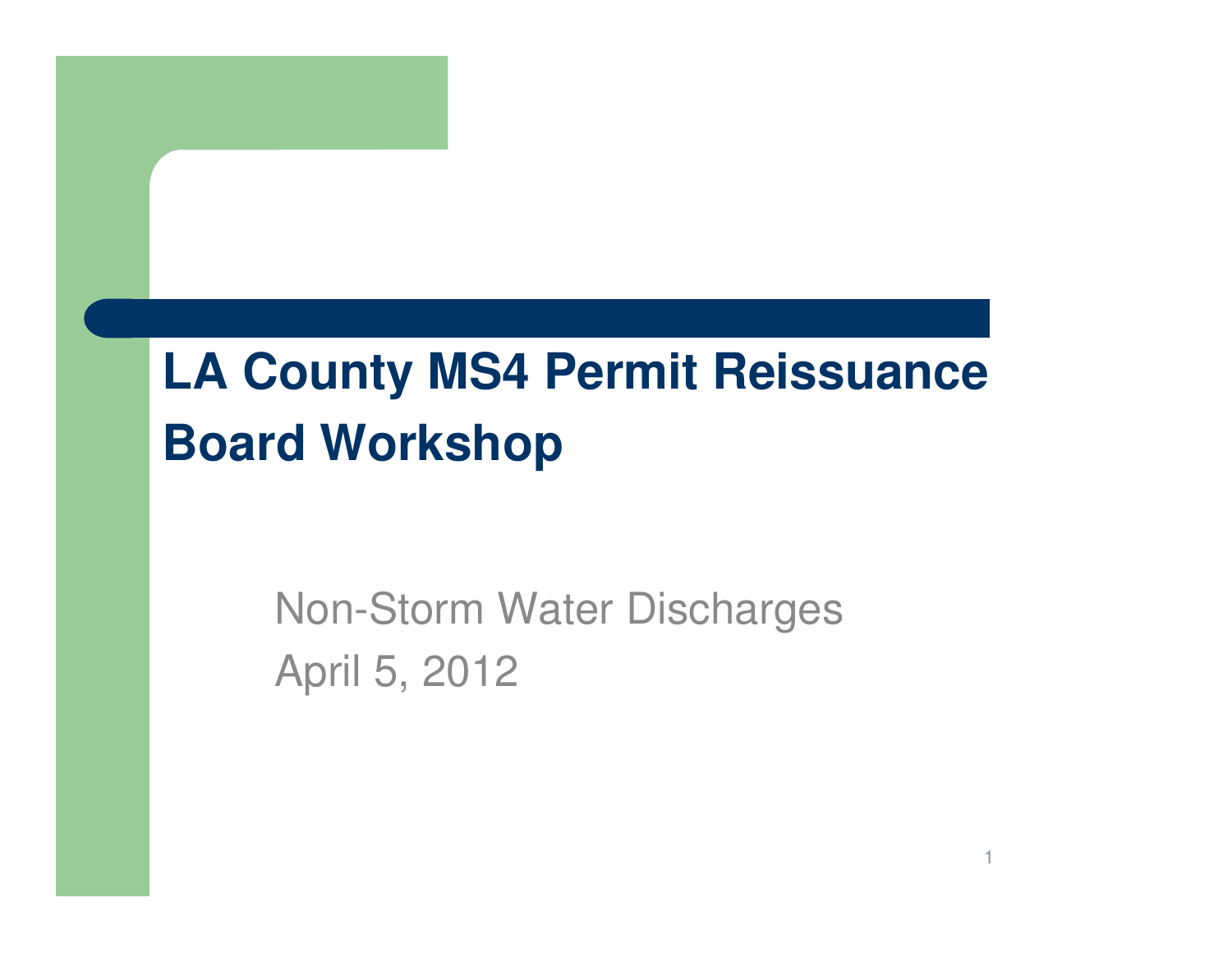# **LA County MS4 Permit Outline**

| <b>Discharge Prohibitions</b>                                                                | Part 1            |
|----------------------------------------------------------------------------------------------|-------------------|
| . Non-Storm Water Discharge Prohibition√                                                     |                   |
| <b>Effluent Limitations</b>                                                                  | Part 7            |
| • TMDL Water Quality Based Effluent Limitations (see "TMDL Provisions" below)                |                   |
| <b>Receiving Water Limitations</b>                                                           | Part 2            |
| • Applicable numeric and narrative water quality objectives/criteria for the receiving water |                   |
| <b>Special Provisions</b>                                                                    | Part 4            |
| • Watershed Management Programs<br>• Minimum Control Measures√<br>• TMDL Provisions          |                   |
| <b>Standard Provisions</b>                                                                   | Part 6            |
| <b>Monitoring and Reporting Provisions</b>                                                   | <b>Attachment</b> |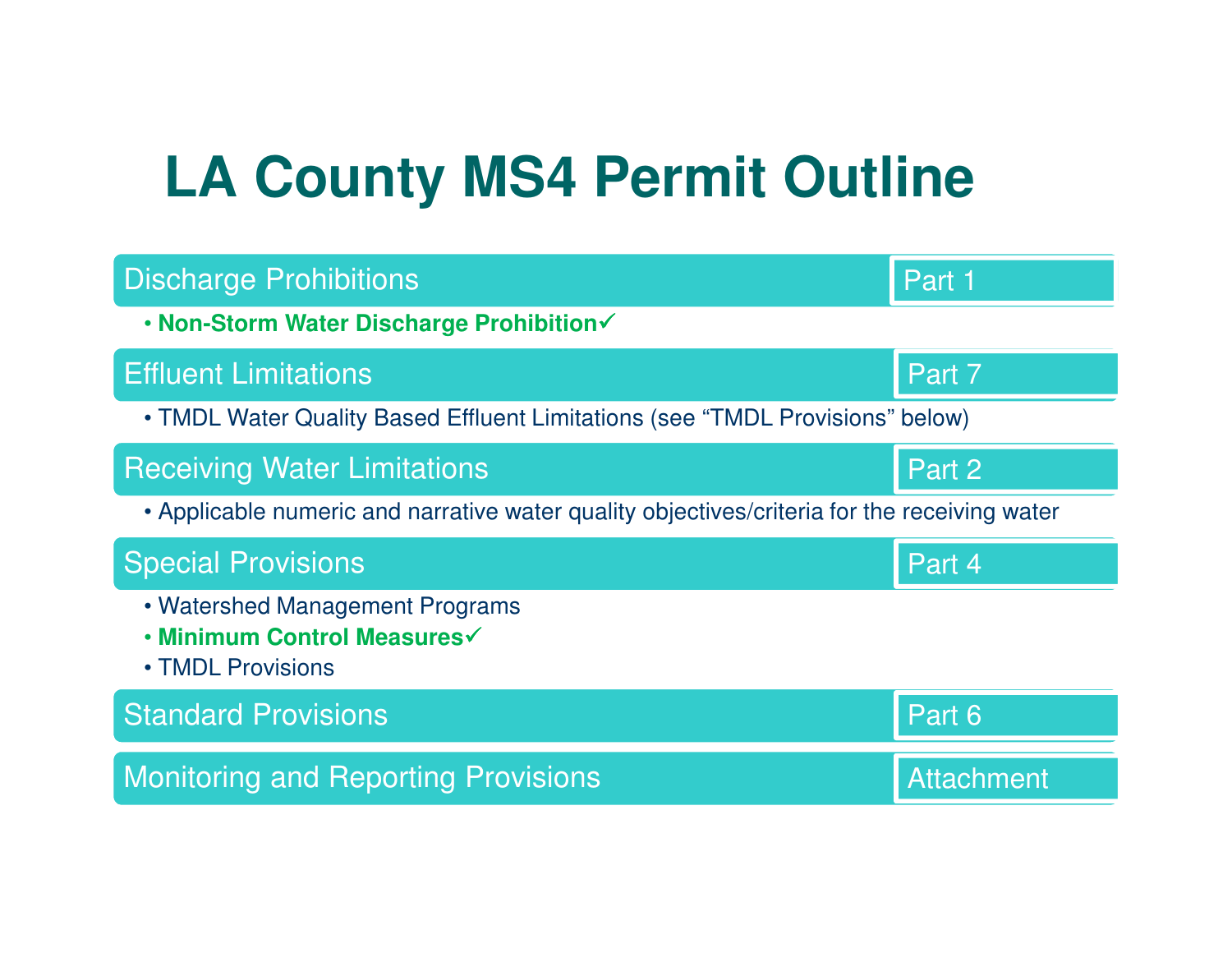# **PERMIT <sup>S</sup>TRUCTURE**

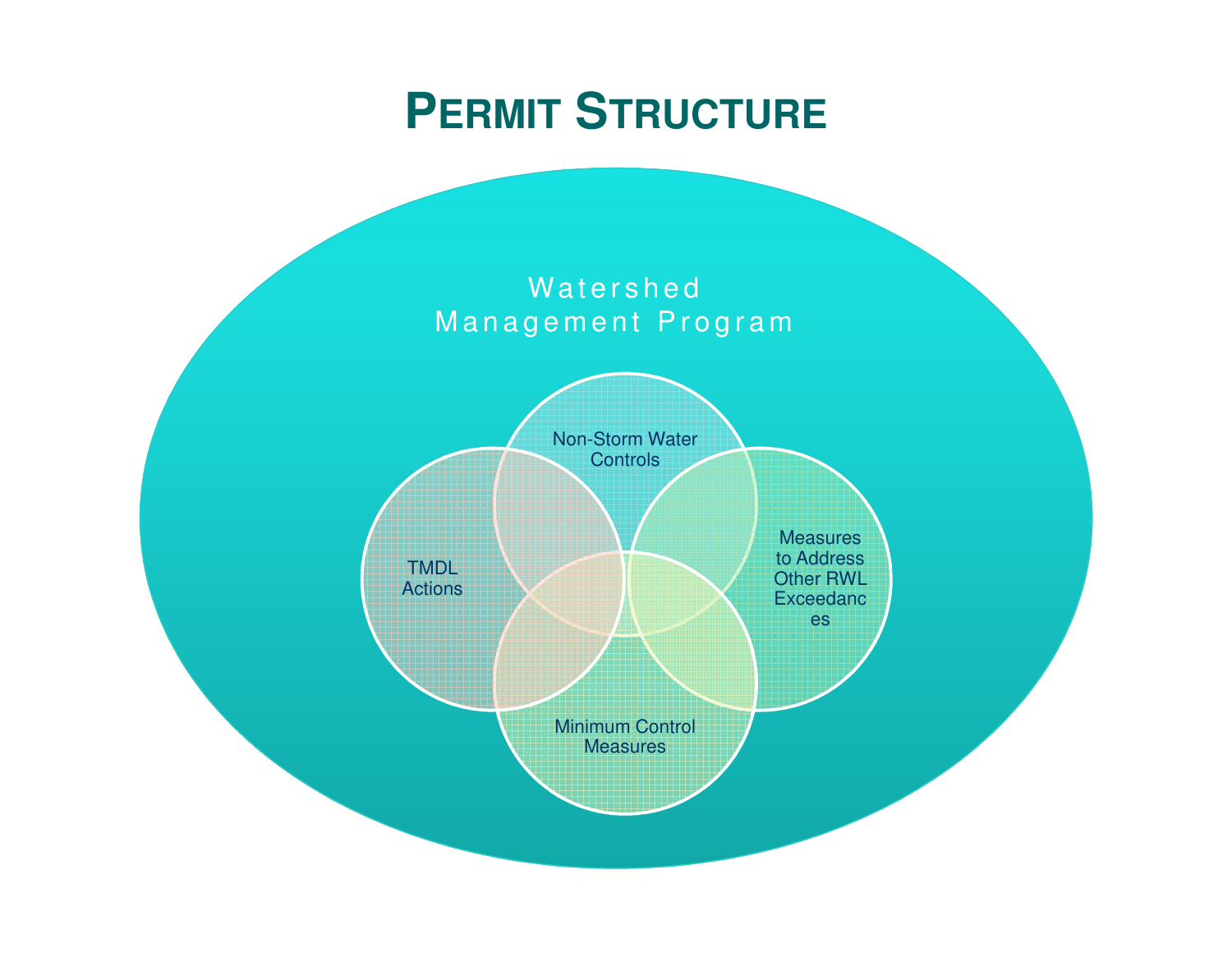# **Background**

- Non-storm water discharges = discharges not composed entirely of storm water
- MS4 permits must effectively prohibit non-storm water discharges into MS4s
- $\bullet$  How?
	- – Regulate non-storm water discharges to the MS4 under separate NPDES permit
	- – Implement management program to eliminate illicit discharges into MS4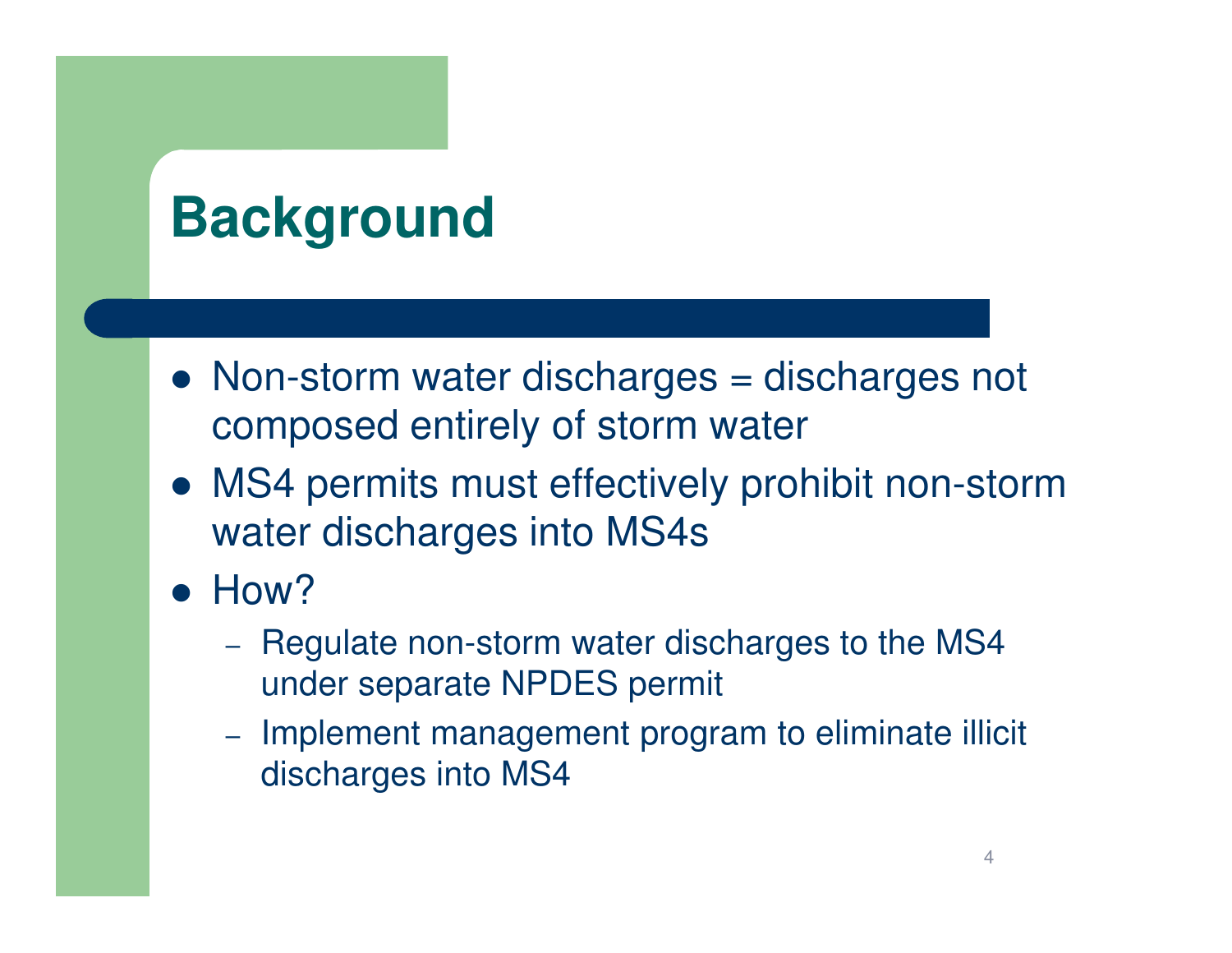# **Background**

- What about non-storm water discharges that commonly occur in urban environments?
- Some exemptions allowed
	- Discharges covered under an NPDES permit
	- Categorical exemptions
		- Municipalities may need to impose controls/BMPs
		- Discharge only allowed if not a source of pollutants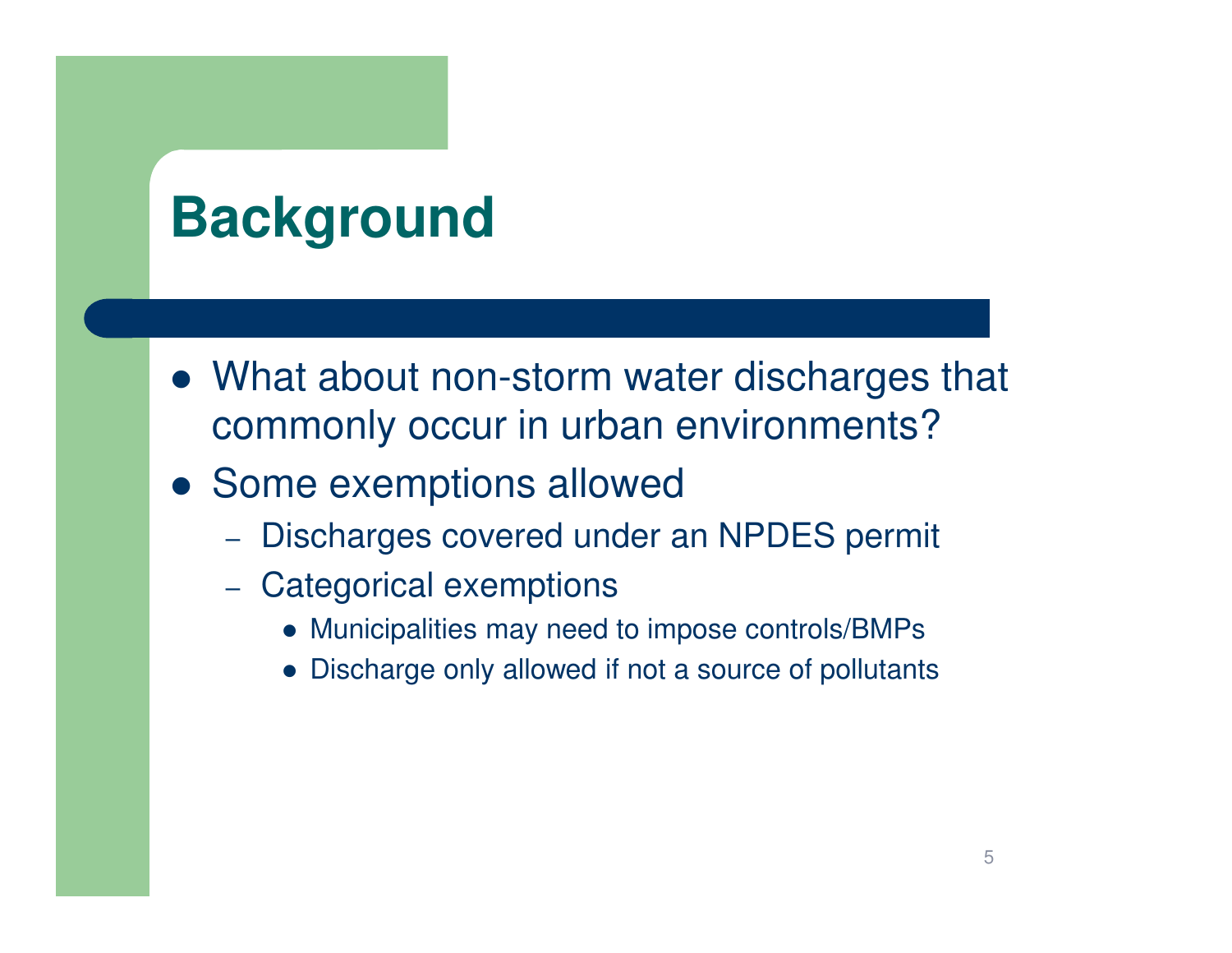# **Background (cont.)**

#### • Order No. 01-182

- Non-storm water discharge prohibition
- IDDE program requirements
- List of exempted non-storm water discharges
	- Categorical exemptions (e.g., natural flows, emergency fire fighting , urban)
	- Discharges covered under an NPDES permit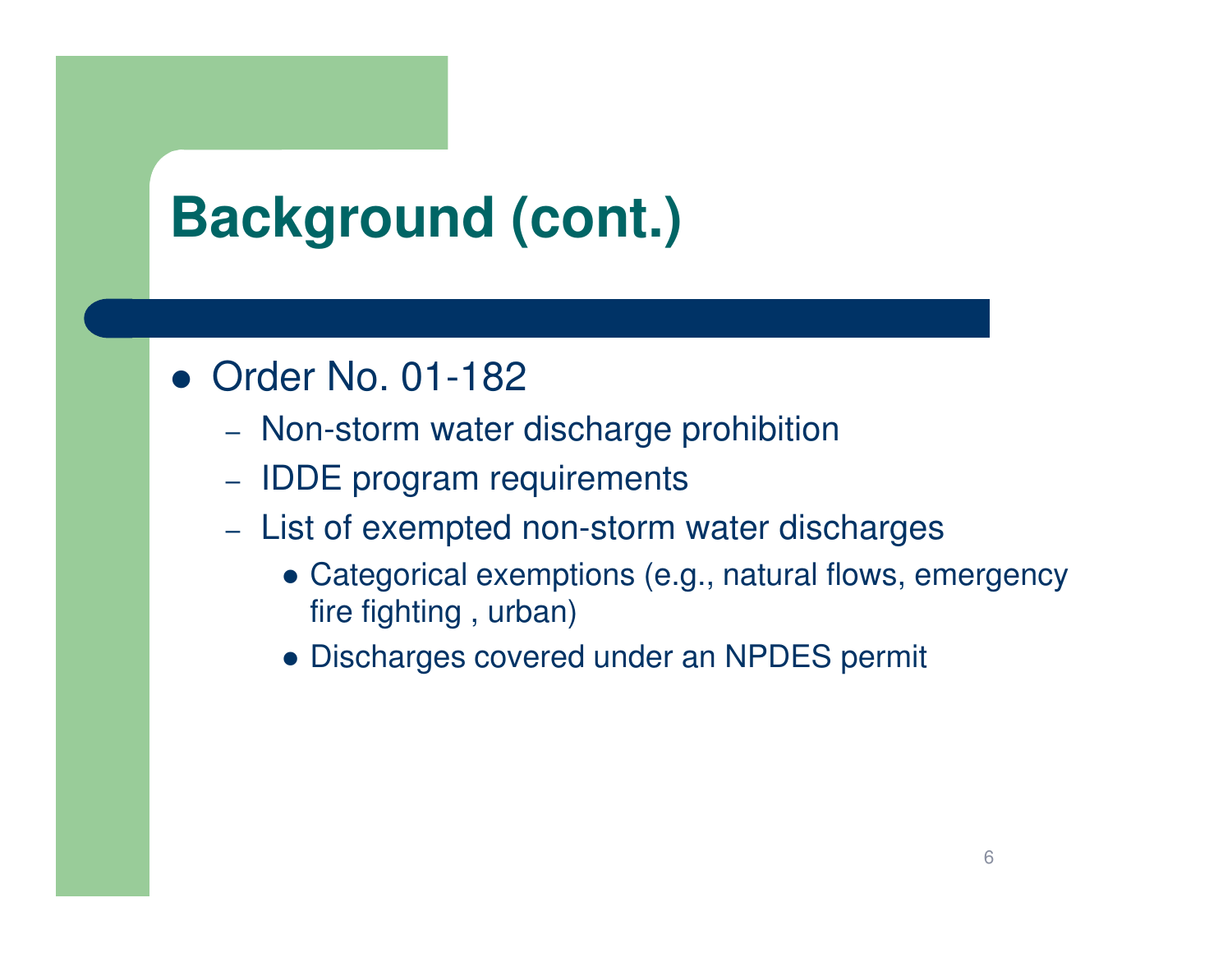### **Evaluation of Current Approaches**

- IDDE program effectiveness
	- Review of annual reports
	- Inspections
- Results of dry-weather monitoring data from mass emission stations
	- Based on annual reports from 2005 to 2011
	- Provides 15 dry-weather data sets for each station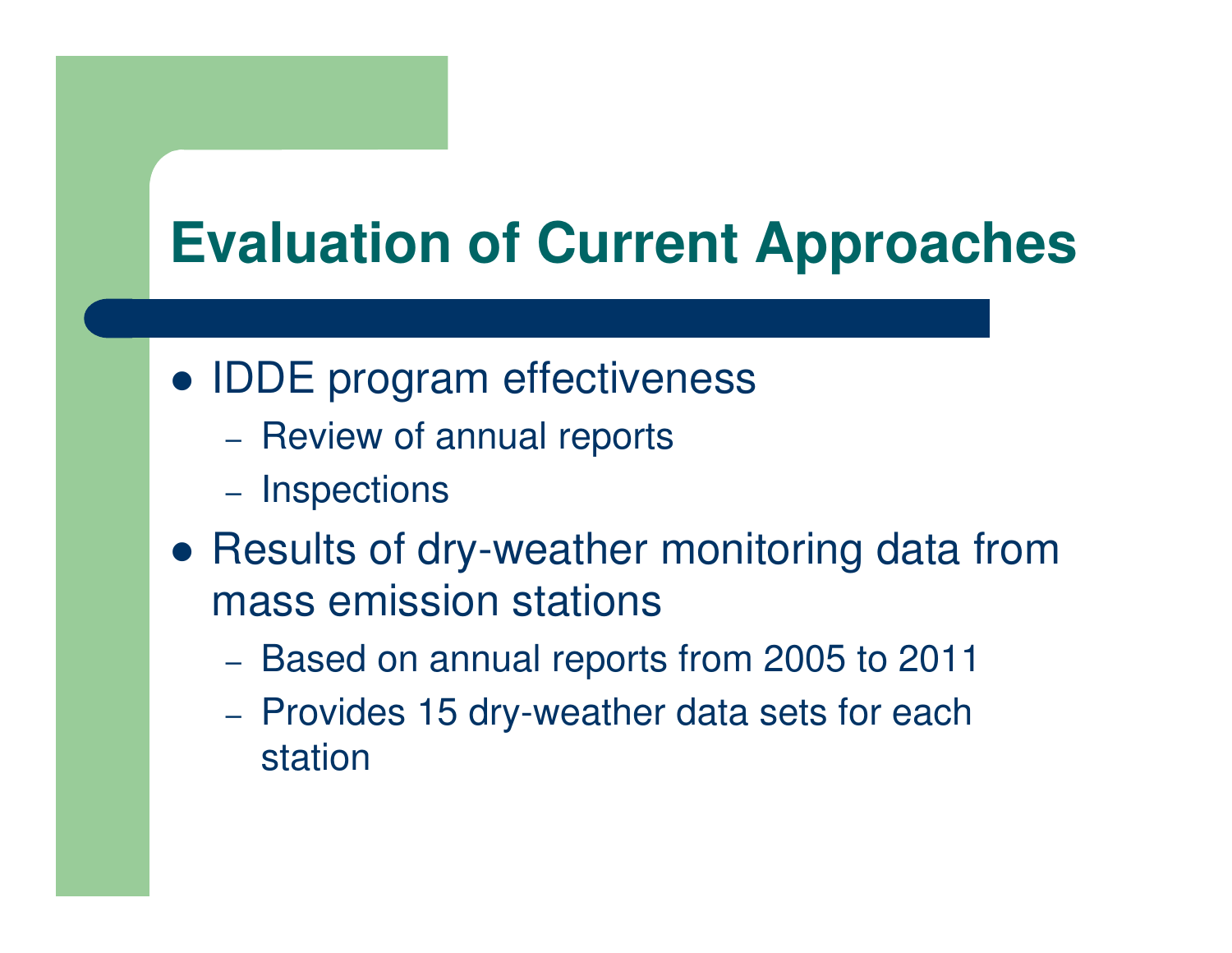#### **Results of IDDE Program Evaluation**

- Widespread presence of persistent nonstorm water discharges
	- Poor understanding of the source(s) and characteristics
	- Limited actions to address these persistent discharges
- Widespread exceedances of WQS during dry weather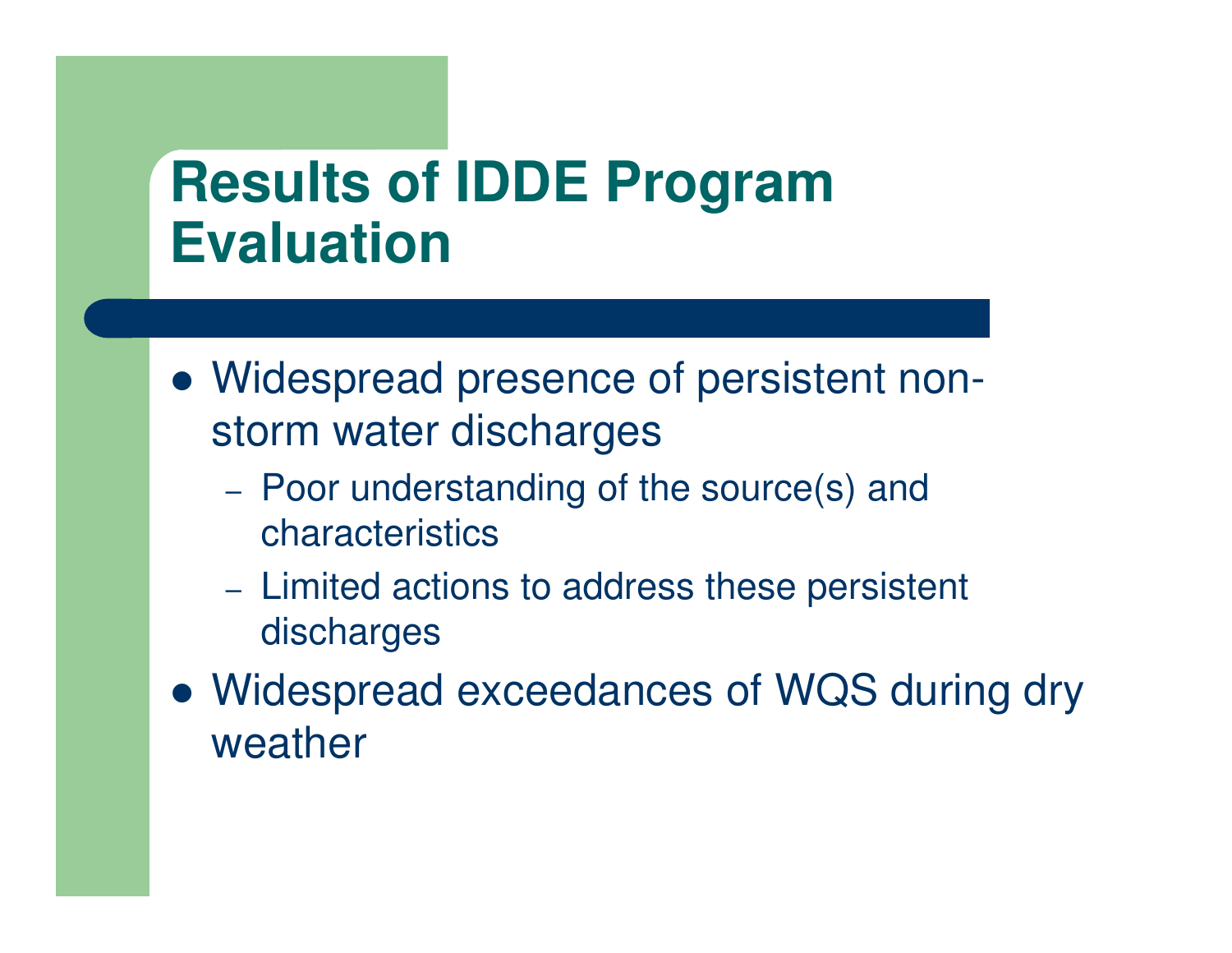### **Summary of Evaluation**

- More detailed provisions needed to:
	- Implement effective controls on exempted categories of non-storm water discharges
	- Evaluate potential impacts from exempted categories
	- Take action if a non-storm water discharge is identified as a source of pollutants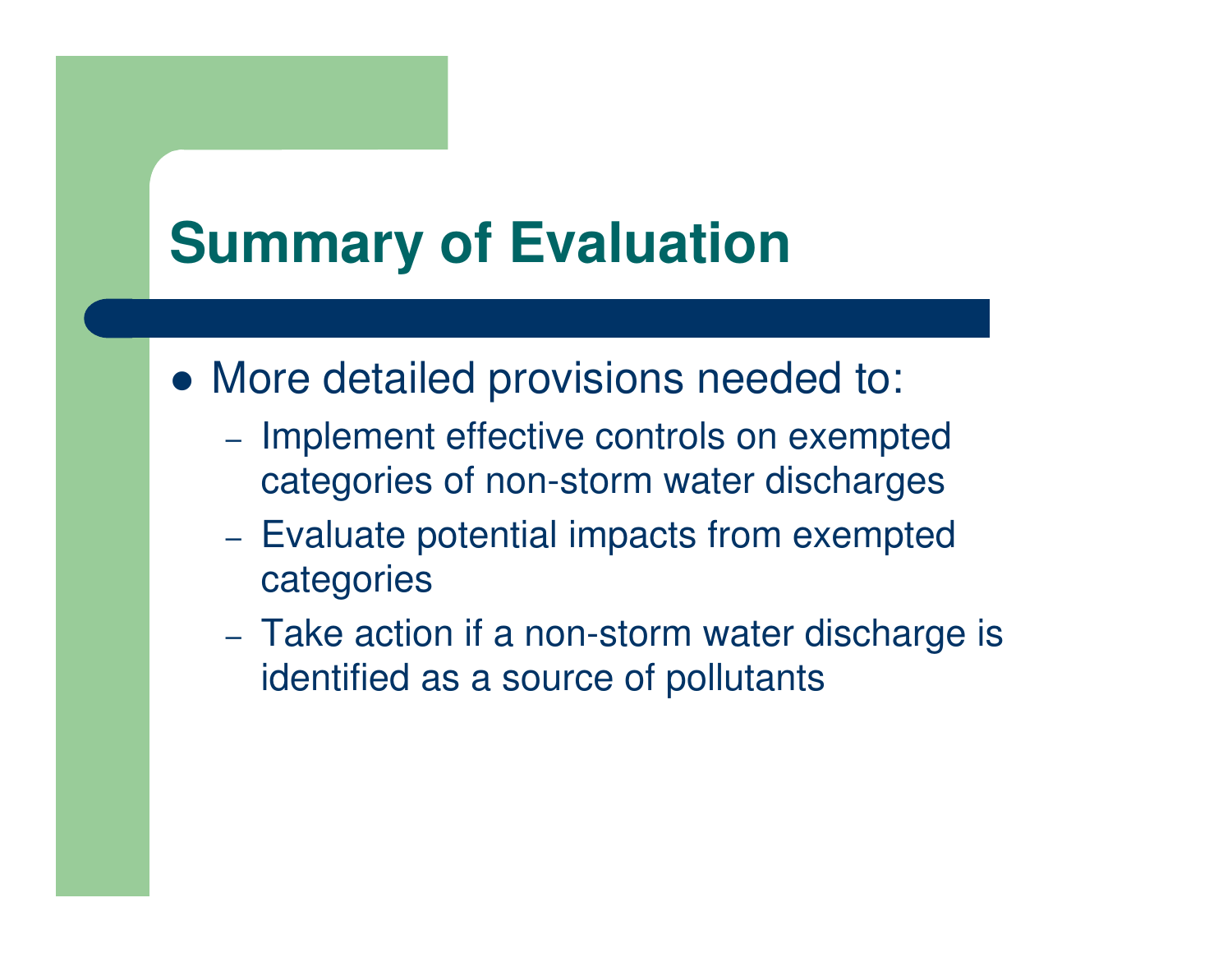# **Working Proposal - 1**

- All exempted categories still included, e.g.
	- Potable water supply discharges
	- $-$  Fire fighting flows
- Table of conditions/BMPs that must be met for discharge to be allowed
- Requirements to support Permittees' authority to require discharger to provide notification, conduct monitoring, and implement BMPs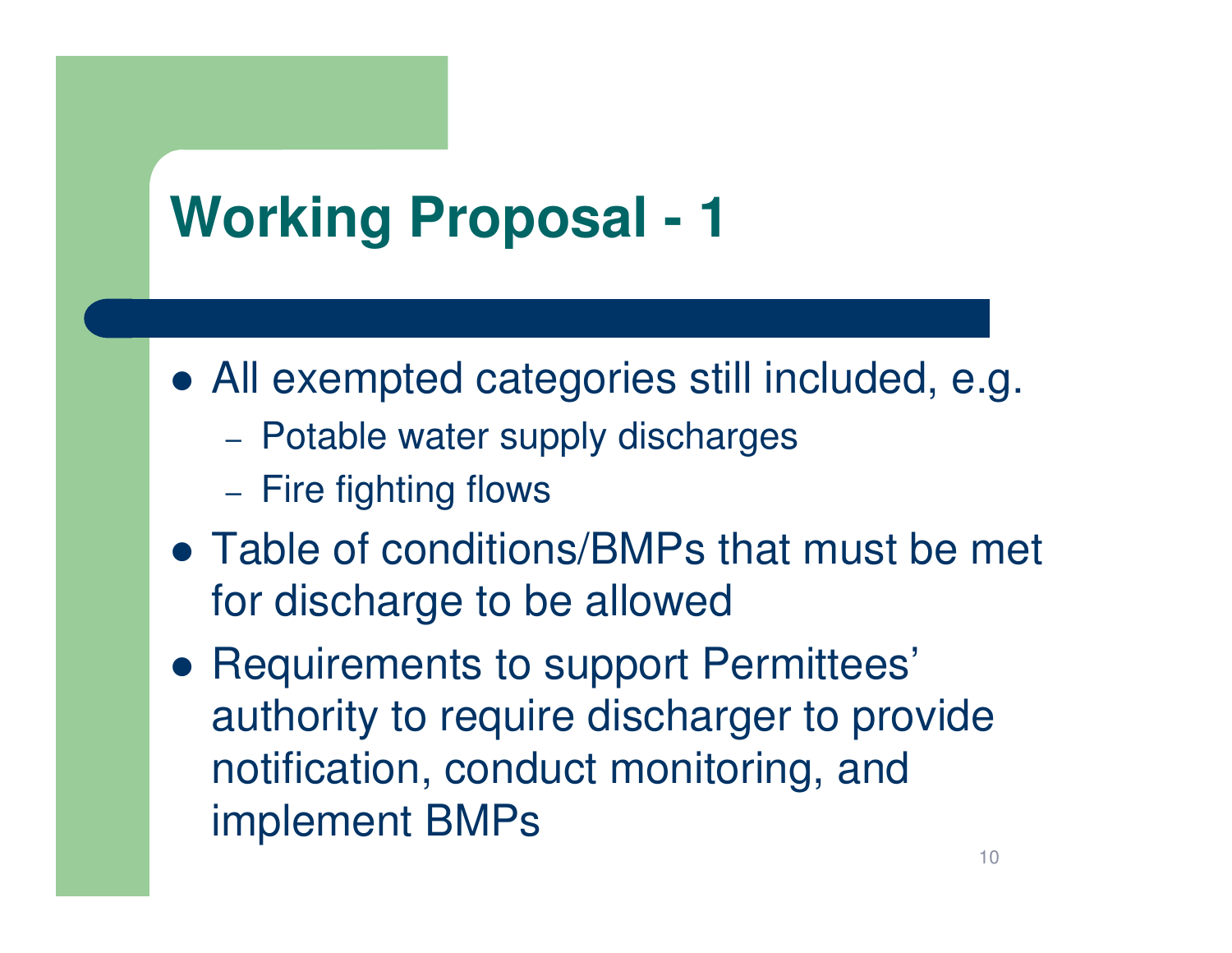# **Working Proposal - 2**

- Provision for Permittees to evaluate monitoring data to assess whether any exempted discharge is a source of pollutants
- Provisions requiring Permittees to take action if an exempted discharge is a source of pollutants
	- –- Prohibit the discharge
	- –Impose additional controls
	- Require discharger to obtain coverage under a separate NPDES permit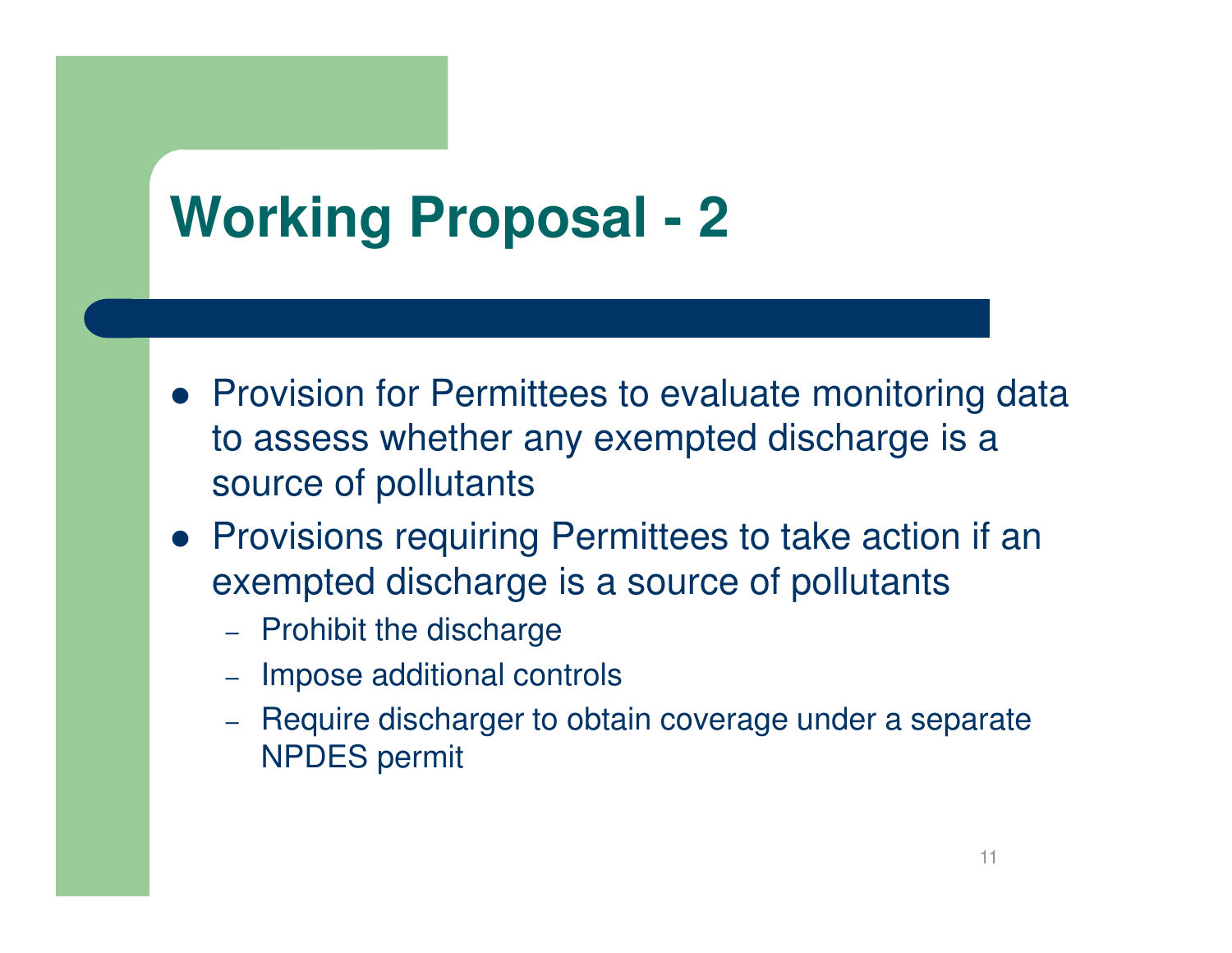#### **Working Proposal – 3Potable Water Supply Discharges**

- Often required by state or federal regulations
- If a potable water supply discharge caused an exceedance of a water quality standard, the MS4 Permittee would not be found in violation of the receiving water limitation
	- Demonstration required based on monitoring data from the discharge and other information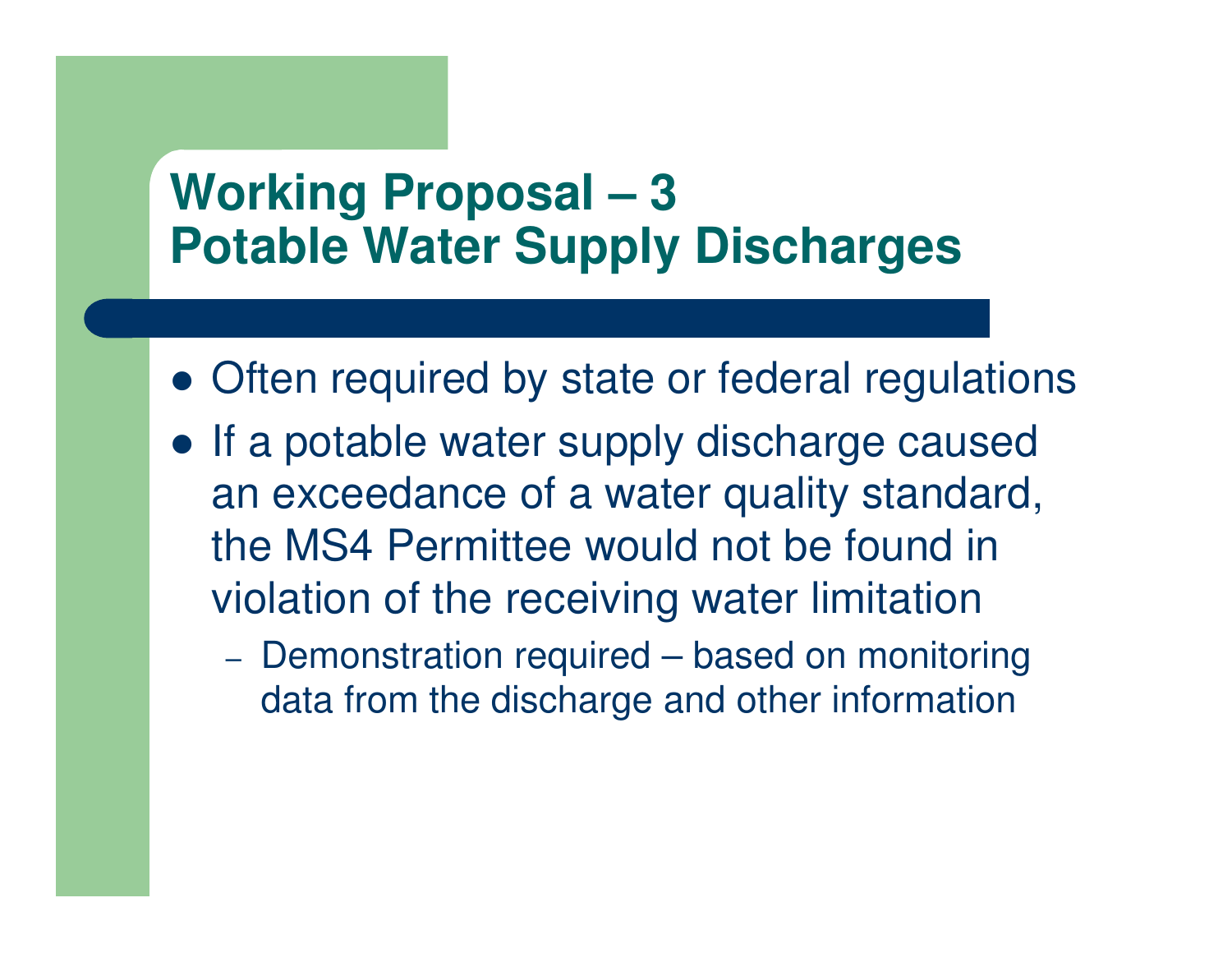#### **Working Proposal - 3 (cont.)Potable Water Supply Discharges**

- Follow-up action by MS4 Permittee
	- Evaluate potential long-term effects of continued discharges
	- Identify alternative discharge pathways in coordination with discharger
	- Impose additional controls
	- Require discharger to obtain coverage under a NPDES permit